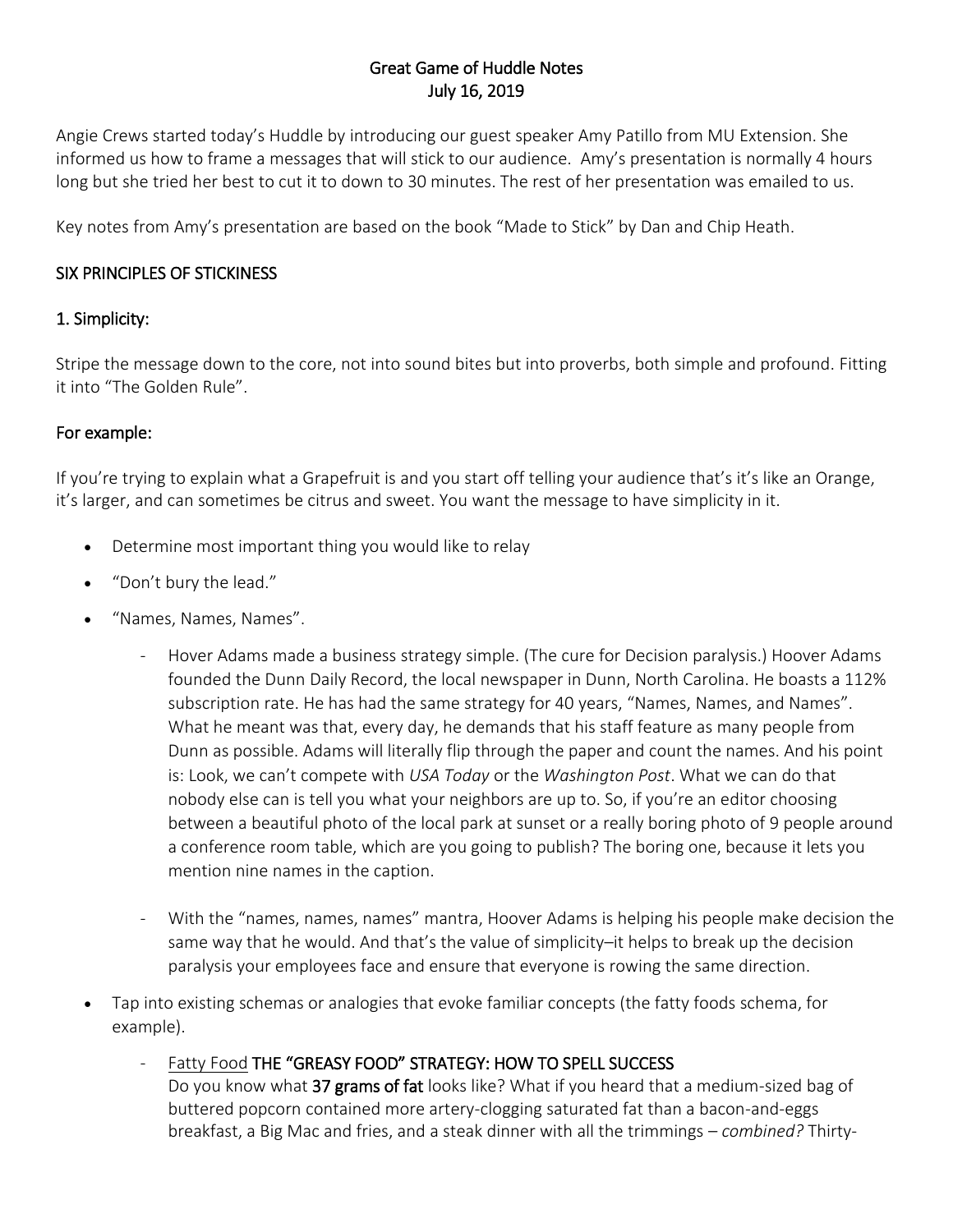seven grams of saturated fat might not mean much. But the image of three greasy meals, in a 1990s ad campaign, sparked a popcorn boycott in movie theaters from coast to coast.

#### 2. Unexpectedness:

Get people's attention by violating their expectations.

Get triggers that opens up the audience "uh-huh moments" so we can fill them with important new information or new perspectives.

# Fun Fact:

JFK did this when he announced that the US would put a man on the moon within the decade.

#### Tips:

- Common sense is the enemy of sticky messages if people think they already "get it," they pay less attention.
- Get attention with surprise. Figure out what is counterintuitive about the message (all that fat packed in a bag of popcorn!?).
- Hold attention with interest.
- Avoid gimmicks.
- Present numbers or statistics in surprising ways, making them less abstract.

#### 3. Concreteness: Share a Common Language, Share a Common Goal

Our brains are hardwired to remember visual or sensory information much better than abstract concepts. The most memorable messages are expressed in terms of vivid pictures, analogies, and human actions.

#### Tips:

- Find your inner Aesop: Write with the concreteness of a fable.
- Make abstraction (and numbers) concrete with imagery (think of the popcorn example).
- Set the scene. Provide a concrete context.
- $\bullet$  Put people in the story.

#### 4. Credibility: Are you better off now than you were four years ago? – Ronald Regan

Sticky ideas have to carry their own credentials – not necessarily hard facts or numbers – but triggers that connect your story to audiences' real life experiences.

For example, instead of citing specific economic statistics, Ronald Reagan asked Americans in a televised presidential debate, "are you better off than you were 4 years ago?" The "evidence" was alive in each audience member's mind. Credibility was built into the message and he won the election.